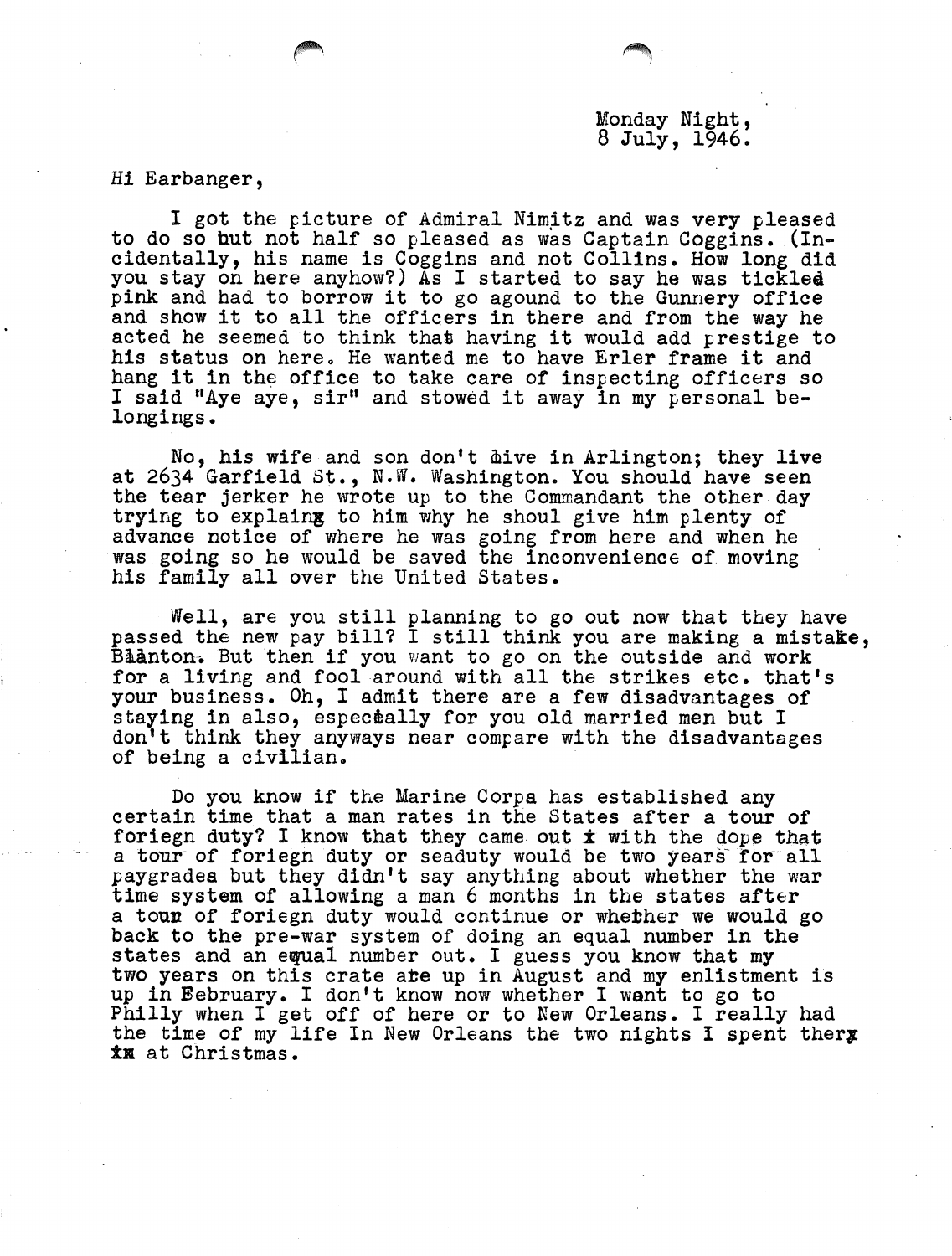I don't think so much of the Terminal Pay Bill, Blanton. It looks like to me that it is more for the benefit of the guys already out of the service than it is for the ones that plan to stay in. I xxx was much more in favor of the one that went through and had rather see them pass a good 20 year retirement ball now than anything else and then of course if they want to go ahead and pass this Terminal Leave Bill, its alright with me but I'm not very far behing on my leave now and I expect to do more catching up in the near future.

Nope, I don't expect to make Sergeant Major at all. In fact I don't want any part of it. Why should I want to make Sergeant Major and add all those responsibilities to my already overworded life when all I get for compensation is a little more authority and no more pay. Nope, I'm not anxious for authority and anyhow, a **First** Sergeant can have about all the authority he wants if he works it right. I'm satisfied if they will just let me keep what I have. That's one reason I didn't take the two or three opportunities I had to go to OGS during the way was because I just wanted to get as tight a grip as possible on what I've go now before they started to busting the surplus ranks.

Yes, we have our third Executive Officer and our fourth Captain now. The new Skipper, Captain Cogswell, just took over from Captain Cruise last Friday and Commander Overfield has been in for over two months now. In spite of the fact that we x got fouled up and ran out of fresh water, which many of them blamed on the Exec., I think he runs things smoother than any we have had so far. At least with him as Exec and **K** Lt Comdr Conboy as Gunnery Officer, they let the Marines alone more than they have ever been let alone. They had an aide to the Exec, Lt Comdr Troth that was all for<br>the Marines also but he is getting aff and Lt Heck (you remember him for he was the officer in charge of the 5" mounts on the port side aft during the war), is now the aide to the Exec ad you know what a heel he is.

That was funny about Joe Quilter's little girl asking him when he was going to get another stripe. They really loaded him down with the medals did'nt they? I think he did a pretty good job on here myself considering the obstacles he was up against but not enough to merit all that. What am I getting out of putting up with all his petty nonsense? Say, why don't you ask Admiral Horne what's holding up the authorization for a ribbon for "Initial Occupation of Japan" and a Marine Corps Expeditionary Ribbon for same and also a "Third Fleet" ribbon? We're all anxious to get them on to wear with our new blues when we get them and can't understand what's holding up the show. Ha! Ha! Did you get your blues yet?

I suppose you have heard too much about the bomb test so I wont bother you with my version of it.